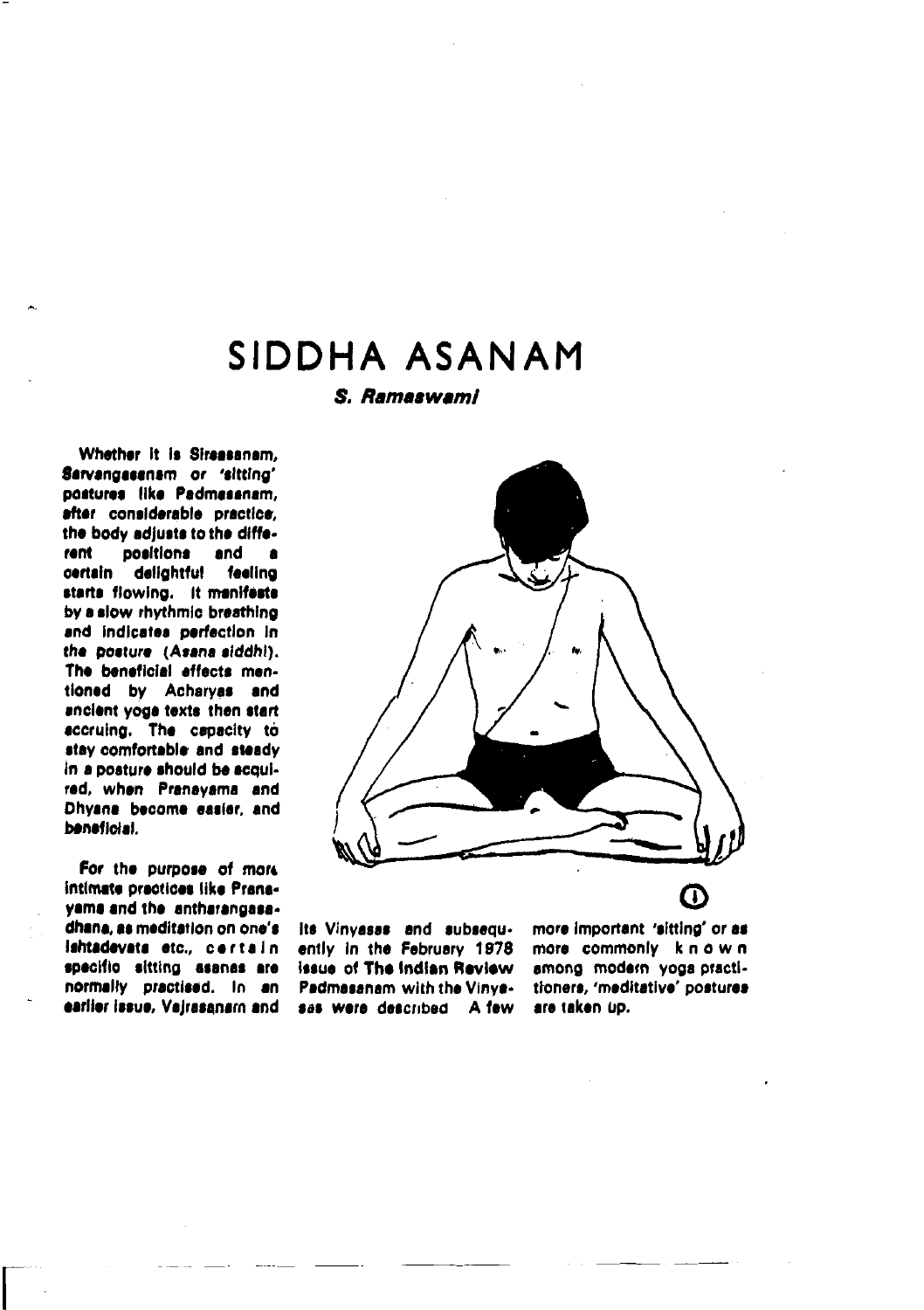## SÍDDHA ASANAM

This posture. like Padmasanam is equally well known and practised. Texts like Gherunda Samhita. Siva Samhita. Hathavogapradeepika, etc., refer to Siddhasana as an important one. However, there are slight variations in the practice of this asana and many texts do lateral malleolus is between refer to them.

Start with Samasthithi. Inhale, raising arms overhead. exhale, do Utkataasanam. Then keeping the palms by the side of the buttocks. Creasuat and inhaling stratch the leas straight, keeping the knees and ankles together. This is the starting point of all sitting postures and is known as Dandasanam and is described in detail later.

> Yonim Yatnena Padamulena Saadhakaha

Medropari Paadamoolam Vinvaseth Yogavisadaa. Urdhvam Nirikshya Bhrumadhvam Nischalaha Samyatendriyaha.

Visesha Avakrakaavascha Rahasyudvegavariitaha.

Yetath Siddhaseanam Gnevam Siddhasanam Siddhadayakam.

-Siva Samhita.

Now, exhale, spread left leg, bend the knee keeping the heel in Yoni sthaana.

Suetch the ankle, the toes pointing outwards and the heel kept along the groin and thigh. In the next exhalation, in a similar fashion. bend the right knee and keep the right ankle on top of the outstretched left ankle, so that the right heel is on top of the generative organ and pressing the pubis. The right the left medial mallenuss and the heel. Then keeping the back straight, one should close the eves and direct the attention towards the middle of the evebrows. Refer sketch (1).

Siva Samhita recommends Pavanaabhyasa or practice of Pranayama in this posture and according to it, Lord Siva's instruction to Paarvati is that there is no posture S a m  $p$  i d v a  $\leq$  more confidential (potentially beneficial) than this.

> Since one has to practise Pranavama and meditation in Siddhaasanam, naturally, Mula, Uddivana and Jaalandhara Bandhas are also to be practised in Siddhasanam. Mulabandha is helped by the pressure on Yonisthana which is actually the perineum. Brahmananda in his commentary on Hathavogapradeepika refers to Yomsthana as qudha-Upasthayoho Madhyam, the place between rectum and generative organ which is perineum.

This posture is comparatively easy for a few who may have difficulty in doing Padmasanam etc., since there is pressure on the pubic region and rectum, evidently on Kundalini. it. works More specifically, it helps in cases of early piles, improves circulation of knees. low back and also abdomen. The stubborn sacro-iliac joint becomes supple. After some practice, it is refreshingly relaxing.

۰

#### **GOMUKHASANAM**

It could be observed that many elderly people, not used to chairs and sofas, sit for long hours, without much changing the position of the legs as is the case when we normally squat in a position similar to Gomukhasanam.

Start with the initial sitting position. Exhale, bend left outstretched ankle by the side of the left buttock. On the next exhalation, keep the right ankle by the side of the left buttock. Now keep the palms on the heels and slowly pressing, raise the buttocks and adjust the position of the knees, so that one is exactly over the other. Stay for a few breaths and repeat on tha other side. The position of the legs and the seat resemble the face of a cow (Gomukhasya Aakriti). The two knees with the gap in between resemble the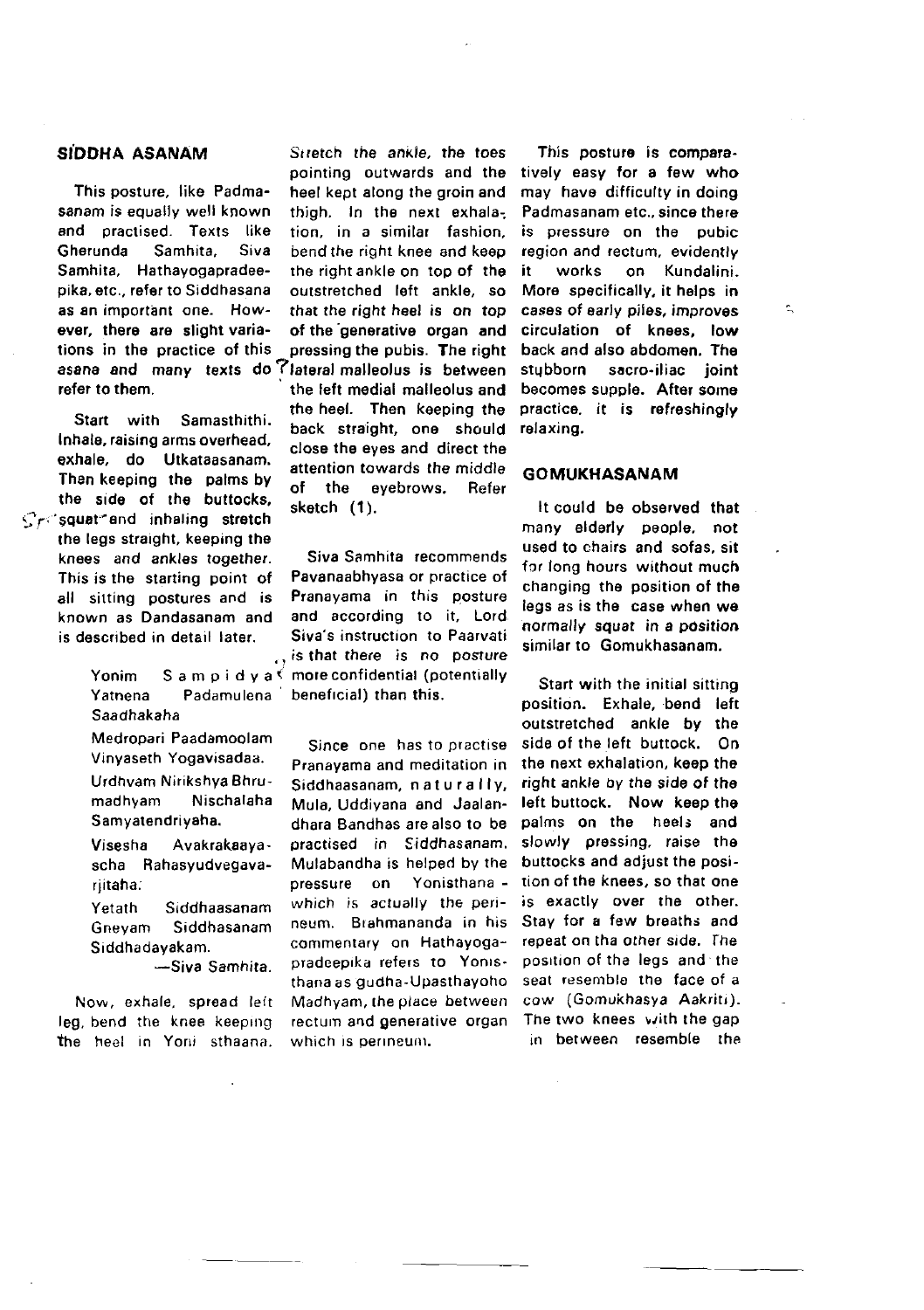mouth, the shin the side of the face and the leds the ears of a cow. The chin is kept in Jaalandharabandha.

> Savve Dakshina Gulpham Tu Prishtapaarsve Niyojaveth. Dakshinepi Tatha Savvam Gomukham Gomukhaakriti. -Hathavogapradipika

As a variation, raise one arm over the head and bending the elbow. lower the forearm on the back between the shoulders. The other arm is lowered, the elbow bent, forearm raised up. Clasp the fingers of the downward hand with the other. Repeat on the side. One may stay for a few breaths. Refer sketch 2.

People who have disoroprotionately heavy thighs, buttocks may attempt to practise Gomukhasana and derive great advantage. The normally dormant group of muscles in the lower back and buttocks. such as aluteus, iliac etc., are well stretched and get a good blood supply. One attains a certain measure of sphincteric control. Men should practice it carefully especially while crossing the leas (in the initial stages) to avoid any pressure on the scrotum.

#### **SIMHAASANAM**

How many asanas are there? There are different answers even among the

 $\sim 3-100$ 

Audio



ancient Yoga exponents. Accordina to Gherunda Samhita, there are as many Asanas as there are species. and the author proceeds to state that there are, according to Lord Siva 8400000 asanas are there (chaturasitilakshaani). Of which, according to him. 84 are the best and 32 the most beneficial.

In addition to asanas performed resembling various species, there are asanas which resemble inanimate objects like Padma (lotus), Parvata (mountain), danda (stick), etc. Dwipadapeeta (Desk) Chatushpaadapeetam (Table) etc. In addition. there are asanas which are described purely on the position of the limbs and organs or the effect they have on the system. such as Jataraparivrithi *(activating* the stomach), Paschimottana (Posterior stretching) etc. Then there are classical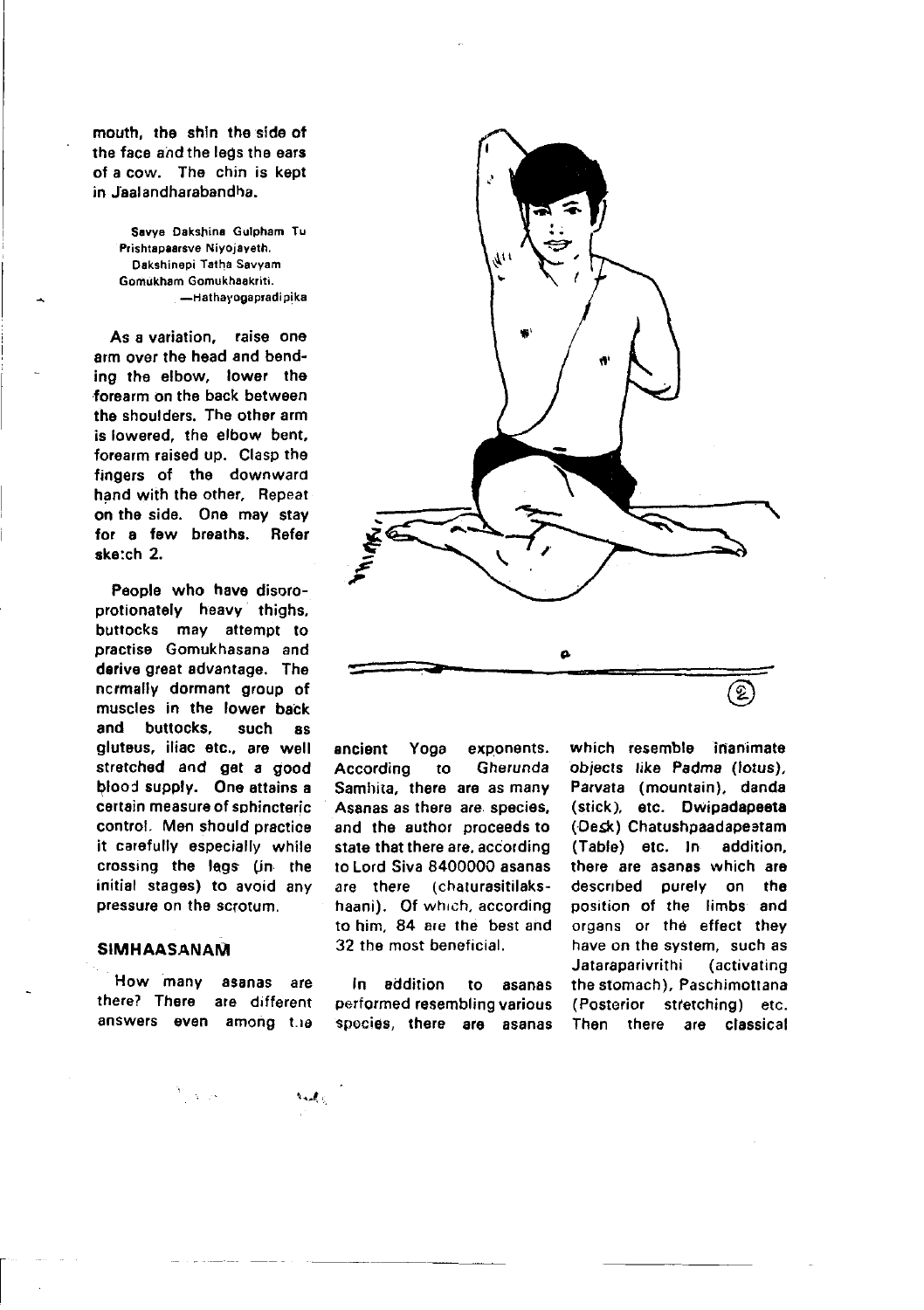

asanas based purely in the name of the Rishi who is supposed to have discovered and perhaps used it for Tupas, like mantras being associated with specific Rishis, Examples include. Bhaaradwajaasanam, Vasishtaesanem, Durvaastasanam, Ka, ilaasanam, Budhaasanam, ViswLmitraasanam, etc. Then

there are assnas named after the avataaras of the trimurtis other gods. They and include, for example, Trivikramaasanam, Skandaasanam, Bhairavaasanam, Virabhadrasanam. Yoganarasimhaasa. nam. Nataraajasanam etc. In addition, if the various Vinvassas are also considered. one could appreciate the

⊕

amount of research **OUP** ancients have done even in the aspect of the physical and brought it to perfection. One group of Rishis practised and developed yoga as an art. Just as a sculptor puts his ideas in an otherwise formless stone and converts it into a beautiful art places the yogi used his own body and made it a beautiful, well sculptured, perfect live object. Approaching yoga even merely on the physical plane. could be highly satisfying. matching any other art in its content. complexity and divinity.

Simhaasanam is another Asana, practised by observing a lion walting for its prey with its tongue hanging out. It is also a very important sitting posture.

Start with sitting erect and keeping the legs stretched. Exhale, *Heep* one a after the other the heels below the thighs. contrariwise i. e., the left heel below the right and the right below the left. just by the side of the scrotum. One actually will be sitting on the heels, with the ankles stratched the shins on the floor. Keep the palms on the respective knees, with the fingers stretched and slightly spart. Open the mouth, stretching the jaw, hang the tongue as much out as possible - exposing the throat es it were. With open eyes,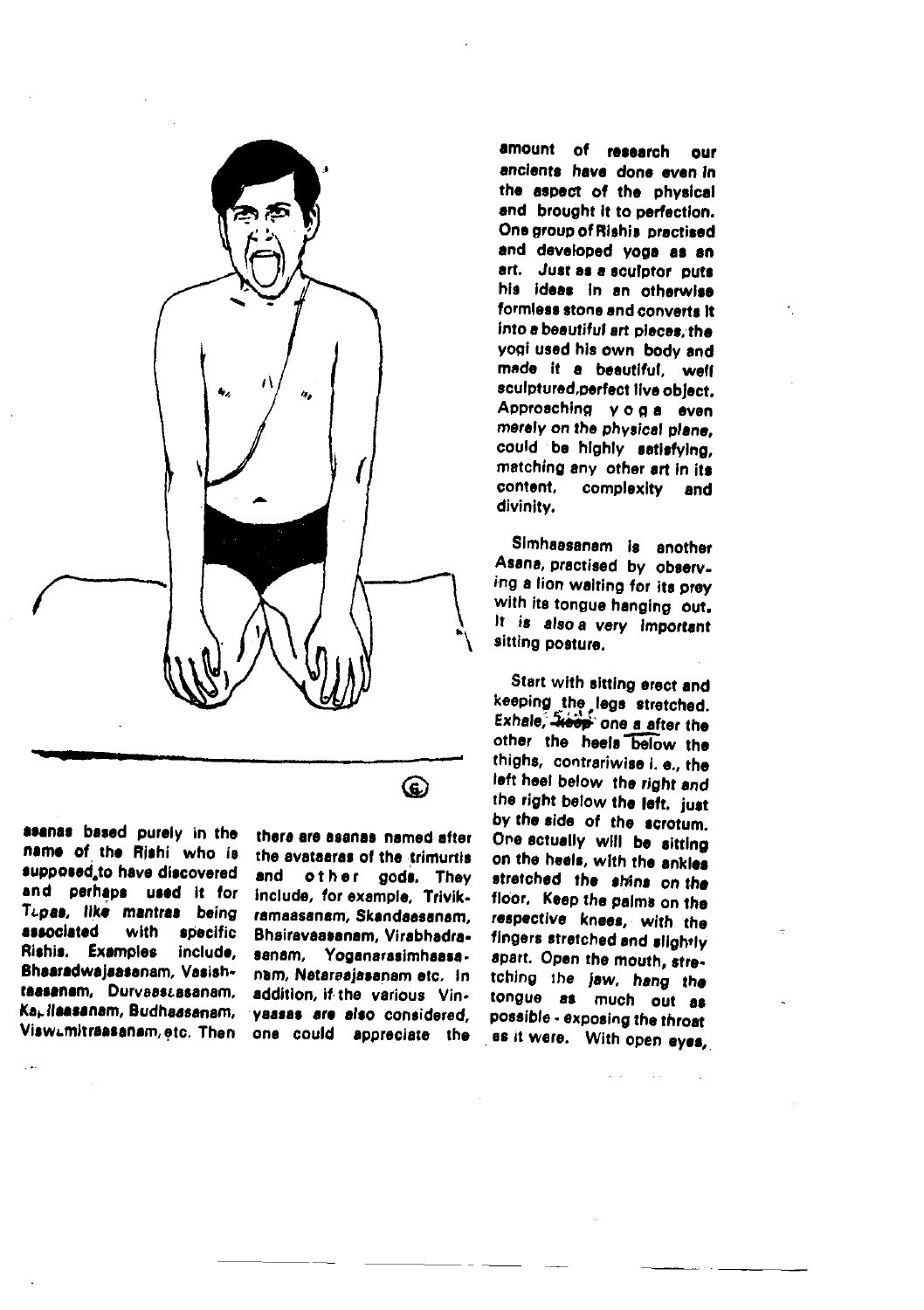slightly squint and look at the top of the nose (Naasaagra). Breathe through the mouth for a while. Refer to skatch 3.

Guiphau cha Vrishanasvadhau Vvüthkramena Urdhwataam Gatau. Chitimograu Ahumisamethau Krutwaa cha Jaanuvoosri. Vvaktha vaktro Jalandhrancha Naasaagra mavalokayeth, Simbassanam Bhavatadat Sarvavvaadhivinaasakam. -Gherunda Samhita-

Further according to Svaatmaarama, it is also helpful in mastering the three Bandhas. It should be so, because in postures when one is seated with buttocks on the ground, like Padma, Sidha, etc., the anal muscles are not free; whereas in this, since one sits elevated as it were on the heels, the mulabandha is essier to do.

## **CURES BAD BREATH**

One incidental advantage of this posture is that it helps in ventilating the oral and throat regions which harbour bacteria. One of the causes of bad breath is that the throat region is generally not kept clean, Dantasudhi keeps out bad breath, but this aeration of the throat region will help oral hygiene to a gieater extent. It could also be observed that from the rectum upto the tip of the tongue the entire alimentary system is pulled up as it were and as such has a good

والمعاملات

tonic effect on the digestive system all through.

Certain schools refer to this asana as Yoga Nrisimhaasanam. Other variations of Simhasana is to stay in Adhomukha Padmaasanam (refer to Indian Review February 1978 issue) and stretch the tongue out and direct the visual attention to Nassasdra. It resembles a fion ready to pounce.

## **BHARADWAAJAA.** SANAM:

Rishi Bharadwaia is well known and said to be the **father** of. Dhranacharva. There are many who belong to the great sage's gotra.

The Bharadwaja group of asanas. basically require' twisting of the trunk in one direction and the neck and' head in the opposite direc-

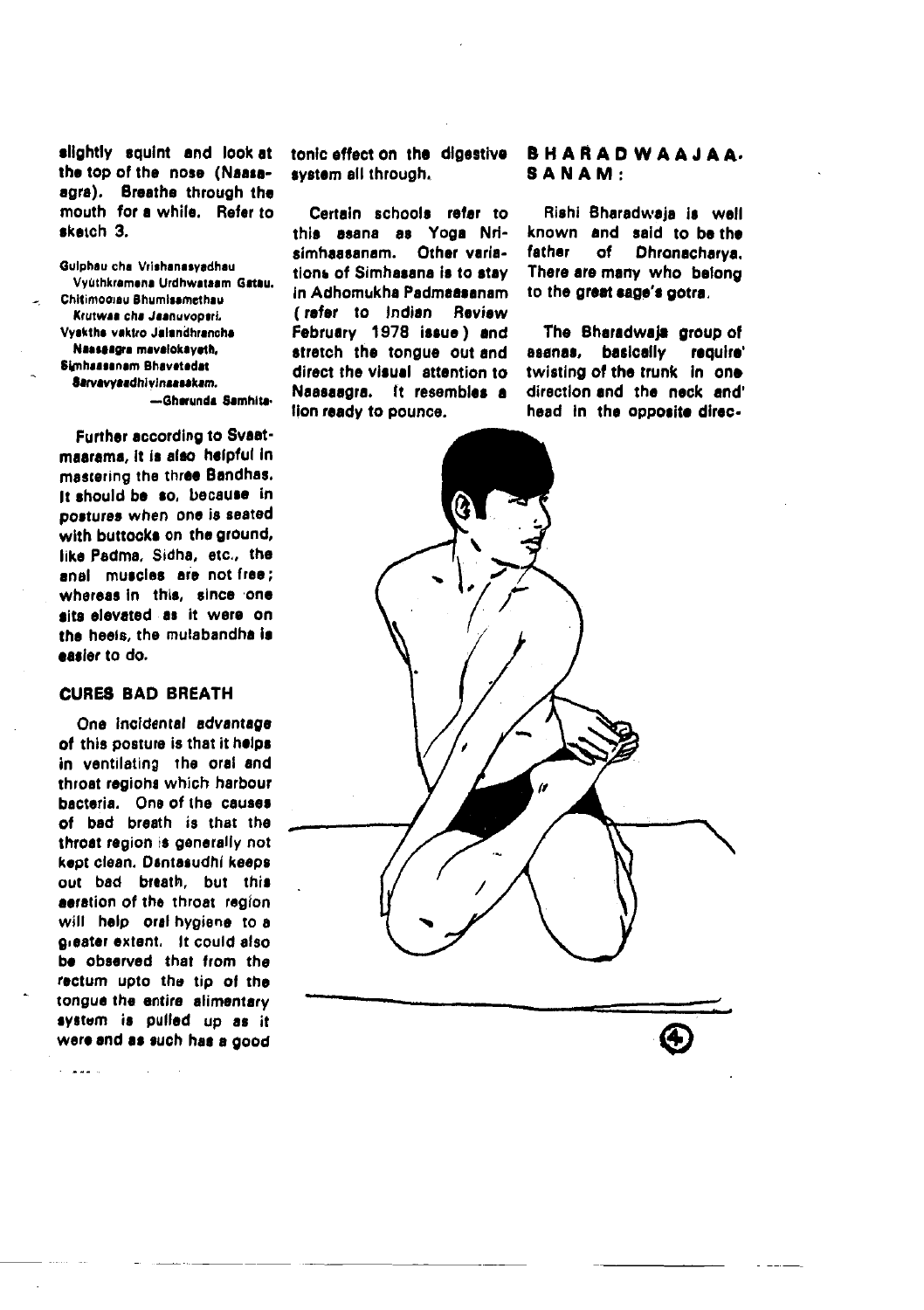tion, giving a tremendous loning effect to the spine, duo to torsion.

The well known posture is a sitting one. Start with Dandaasanam. Exhaling, flex the left knee and Keep the anklo closo and alongside the left thigh with the stretched ankles on the ground, just as in Virasanam. Then exhaling, bend the right knee. placing the right ankle'on tho left rhigh, high up. Sit erect with both the buttocks on the ground. Now slowly exhale. hold the big toe of the right leg with the fingers of the right hand from behind. Inhale, raise the left hand; exhale bend forward. Inhale again, raise and on exhaling keep the left palm fully on the ground between knee and buttocks fingers turned inward, and below the thigh, also turning the head to rhe left side looking over the left shoulder. Close the eyes and do long inhalation and exhalation, stretching and twisting the spine a little more on each exhalation. Repeat on the other side. This is Bharadwajasanam. Refer to skerch No. 4.

Another variation would require sitting in Parvataasanam (Refer Indian Review February 1978 issue). Exhaling twist to ong side keeping the interlocked palms on the ground near the one thigh botwoen knee and the buttock. Exhale turn the head over to the other side.

This asana combines the advantage of Virasanam and Pamdasanam and in addition helps to twist the spine and hence make it supple. The cervical region, the lumbar and the small back muscles are stretched.

## ASWINI MUDRA

Mudras are contracting a group of muscles, which also include the Bandhas. We have already seen some Mudras as Tataka Mudra, Shannukhi Mudra, Yoga Mudra etc., and also Mula, Jalandhara and Uddiyana. the three famous Bandhas, These Mudras are also to be practised and with Pranayama are very important in Hatha Yoga, Sage Gherunda refers to 25 such Mudras.

Contracting and dilating the anal aperture as a horse (Aswini) does in any convenient posture is called Aswini Mudra. This is said to be energy giving.

Aakunchayeth Gudhadhvaaram Prakaasayeth punafpunaha Saa Bhavedaswini Mudra Sakthiprabodhakaarini.

ft could b€ observed that many of the Asanas, bandhas, mudras, etc., stress the importance of keeping the muscles and Naadis of the lower portion (Mula) in good tone. According to yogic theory, manv important nadis are situated in the anal and the pelvic region and hence repeatedly it is stressed to keep that area in good control. Further it is the area of sex glands (prostate, uterus

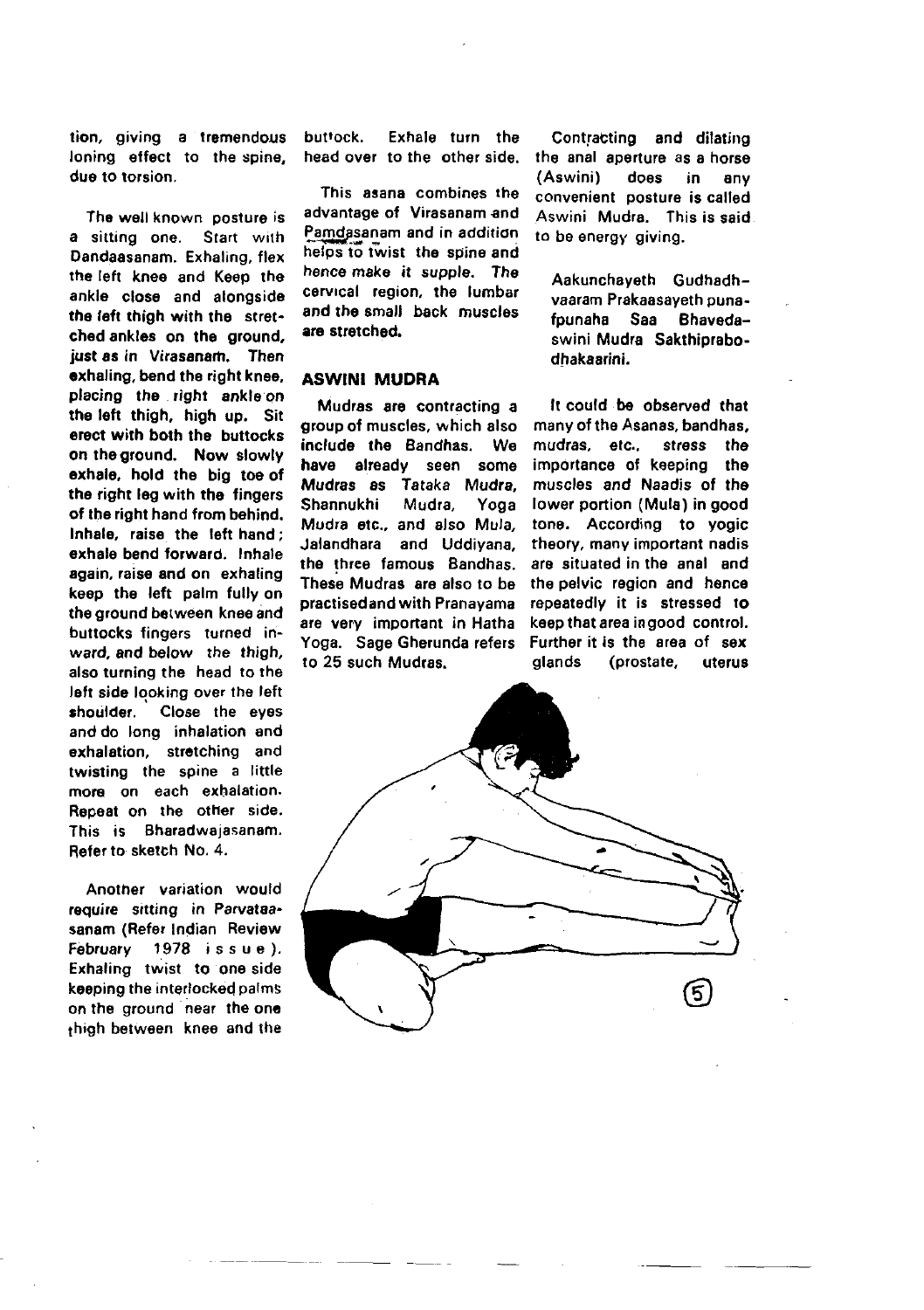overies) as well, and a good muscle tone is especially essential. Without these asanas, bandhas and mudras these areas are never exercised. People equate yoga and other forms of physical exercise and say that it is as good or as bad as other games, sports and exercises. One has to appreciate the extent to which minute muscles and naadis are attended to in voga. It requires enormous concentration. control and as such the yoga of our ancients has attempted to perfect the human physical system, so that whatever best is available from out of this physical, was attempted to be achieved and experienced in full measure.

Aswini Mudra could be practised as a prelude to achieving perfection in Mulabandha. It can be learnt in cartain asanas such **As** Sarvangasanam, Sirsasanam, ato.

#### **MAHAAMUDRA**

This Mudra is referred to by almost all the Yoga texts. such as Siva Samhita, Gherunda Samhita, Hathayogapradeepika, Dhyanabindoopanishad of Krishnayajurveda, Yogachoodamaniupanishad of Saamaveda, etc. According to our Acharva this should be included for sure in one's daily practice of voga.

Paadamoolene Vaamena vonim Sampidva Dakshinam Prasaaritham Padam Kruthwa Karaabhyaam Dharaveth Dhrudham.

-Hathavoga Pradeepika

Start with legs stretched. Press the perineum (yoni) with the left heel, with the knee, bent and pushed away to the side at about 90° to the body. The sole of the left foot is flush with the

right thigh Then pressing the perineum exhale keeping the back straight, hold the big toe of the right foot with both palms. Lock the chin for Jalandharabandha and practice other bandhas on exhalation. Repeat a few breaths. Change legs position and repeat on otherside also. Accordina to Hathavogapradaepika, Mahamudra **OVACCOMAS** such maladies like consumption,